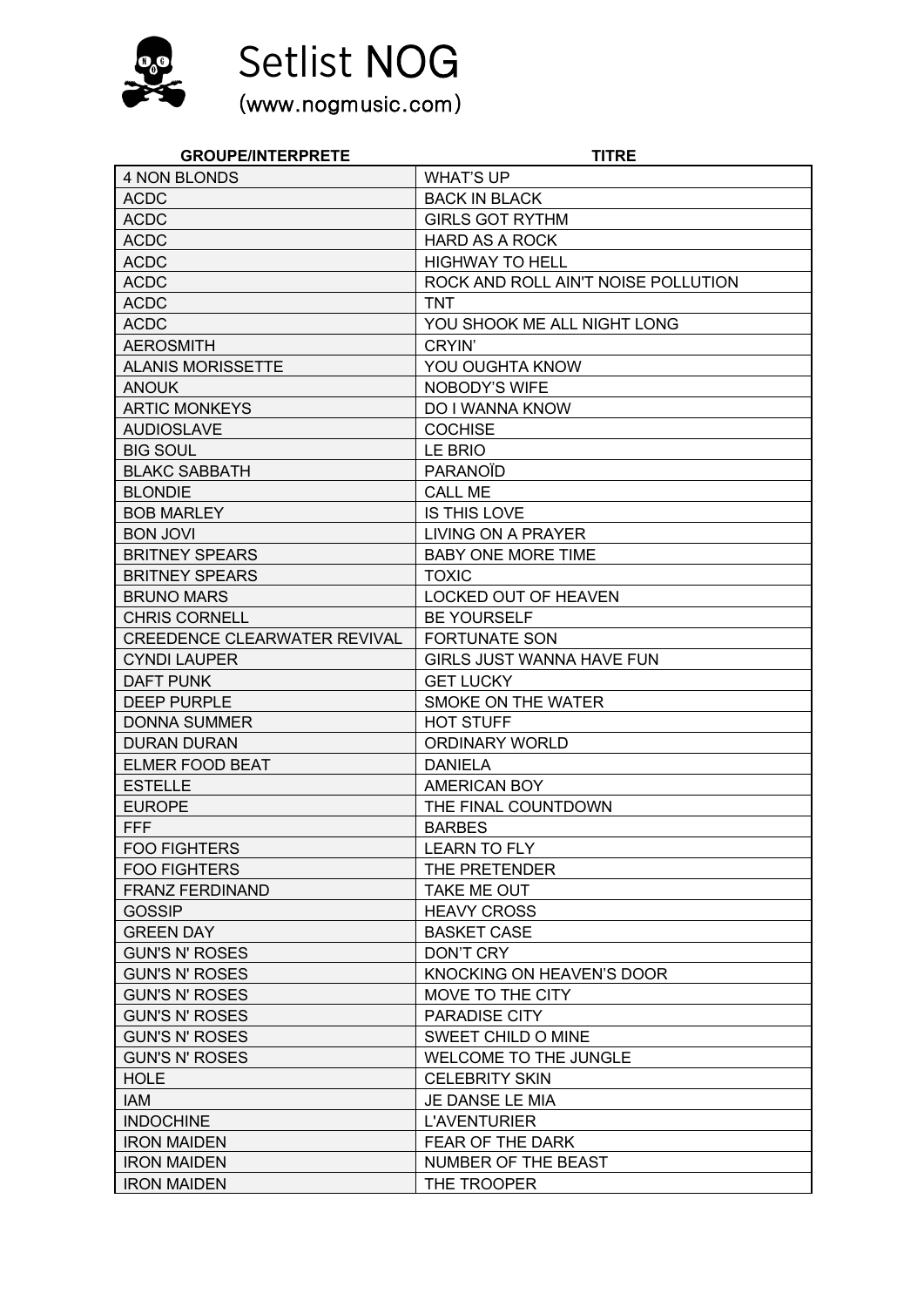

Setlist NOG<br>(www.nogmusic.com)

| <b>JET</b><br>ARE YOU GONNA BE MY GIRL<br>ALL ALONG THE WATCHTOWER<br><b>JIMMY HENDRIX</b><br><b>JIMMY HENDRIX</b><br><b>LITTLE WING</b><br><b>JJ GOLDMAN</b><br><b>JE TE DONNE</b><br><b>JOHNNY HALLYDAY</b><br><b>ALLUMER LE FEU</b><br><b>JOHNNY HALLYDAY</b><br>LES PORTES DU PENITENCIER<br><b>KINGS OF LEON</b><br><b>SEX ON FIRE</b><br><b>KISS</b><br>I WAS MADE FOR LOVING YOU<br><b>LED ZEPELLIN</b><br><b>BLACK DOG</b><br><b>LED ZEPELLIN</b><br><b>IMMIGRANT SONG</b><br><b>LED ZEPELLIN</b><br><b>RAMBLE ON</b><br><b>LED ZEPELLIN</b><br>SINCE I'VE BEEN LOVIN YOU<br><b>LED ZEPELLIN</b><br><b>STAIRWAY TO HEAVEN</b><br><b>LED ZEPELLIN</b><br><b>WHOLE LOTTA LOVE</b><br><b>LENNY KRAVITZ</b><br>ALWAYS ON THE RUN<br><b>LES HISTOIRES D'A</b><br><b>LES RITA MITSOUKO</b><br><b>LIO</b><br><b>BANANA SPLIT</b><br><b>LIVE</b><br><b>I ALONE</b><br><b>LYNYRD SKYNYRD</b><br><b>FREE BIRD</b><br>SWEET HOME ALABAMA<br><b>LYNYRD SKYNYRD</b><br>JE DIS M<br>M<br>M<br><b>MA MELODIE</b><br>м<br><b>MACHISTADOR</b><br><b>MATMATAH</b><br><b>EMMA</b><br>A TOUT LE MONDE<br>MEGADETH<br><b>ENTER SANDMAN</b><br><b>METALLICA</b><br><b>METALLICA</b><br><b>FADE TO BLACK</b><br><b>METALLICA</b><br><b>NOTHING ELSE MATTERS</b><br><b>MICHAEL JACKSON</b><br><b>BEAT IT</b><br><b>MUSE</b><br><b>HYSTERIA</b><br><b>MUSE</b><br><b>NEW BORN</b> |
|------------------------------------------------------------------------------------------------------------------------------------------------------------------------------------------------------------------------------------------------------------------------------------------------------------------------------------------------------------------------------------------------------------------------------------------------------------------------------------------------------------------------------------------------------------------------------------------------------------------------------------------------------------------------------------------------------------------------------------------------------------------------------------------------------------------------------------------------------------------------------------------------------------------------------------------------------------------------------------------------------------------------------------------------------------------------------------------------------------------------------------------------------------------------------------------------------------------------------------------------------------------------------------------------------------------------------------------------------------------|
|                                                                                                                                                                                                                                                                                                                                                                                                                                                                                                                                                                                                                                                                                                                                                                                                                                                                                                                                                                                                                                                                                                                                                                                                                                                                                                                                                                  |
|                                                                                                                                                                                                                                                                                                                                                                                                                                                                                                                                                                                                                                                                                                                                                                                                                                                                                                                                                                                                                                                                                                                                                                                                                                                                                                                                                                  |
|                                                                                                                                                                                                                                                                                                                                                                                                                                                                                                                                                                                                                                                                                                                                                                                                                                                                                                                                                                                                                                                                                                                                                                                                                                                                                                                                                                  |
|                                                                                                                                                                                                                                                                                                                                                                                                                                                                                                                                                                                                                                                                                                                                                                                                                                                                                                                                                                                                                                                                                                                                                                                                                                                                                                                                                                  |
|                                                                                                                                                                                                                                                                                                                                                                                                                                                                                                                                                                                                                                                                                                                                                                                                                                                                                                                                                                                                                                                                                                                                                                                                                                                                                                                                                                  |
|                                                                                                                                                                                                                                                                                                                                                                                                                                                                                                                                                                                                                                                                                                                                                                                                                                                                                                                                                                                                                                                                                                                                                                                                                                                                                                                                                                  |
|                                                                                                                                                                                                                                                                                                                                                                                                                                                                                                                                                                                                                                                                                                                                                                                                                                                                                                                                                                                                                                                                                                                                                                                                                                                                                                                                                                  |
|                                                                                                                                                                                                                                                                                                                                                                                                                                                                                                                                                                                                                                                                                                                                                                                                                                                                                                                                                                                                                                                                                                                                                                                                                                                                                                                                                                  |
|                                                                                                                                                                                                                                                                                                                                                                                                                                                                                                                                                                                                                                                                                                                                                                                                                                                                                                                                                                                                                                                                                                                                                                                                                                                                                                                                                                  |
|                                                                                                                                                                                                                                                                                                                                                                                                                                                                                                                                                                                                                                                                                                                                                                                                                                                                                                                                                                                                                                                                                                                                                                                                                                                                                                                                                                  |
|                                                                                                                                                                                                                                                                                                                                                                                                                                                                                                                                                                                                                                                                                                                                                                                                                                                                                                                                                                                                                                                                                                                                                                                                                                                                                                                                                                  |
|                                                                                                                                                                                                                                                                                                                                                                                                                                                                                                                                                                                                                                                                                                                                                                                                                                                                                                                                                                                                                                                                                                                                                                                                                                                                                                                                                                  |
|                                                                                                                                                                                                                                                                                                                                                                                                                                                                                                                                                                                                                                                                                                                                                                                                                                                                                                                                                                                                                                                                                                                                                                                                                                                                                                                                                                  |
|                                                                                                                                                                                                                                                                                                                                                                                                                                                                                                                                                                                                                                                                                                                                                                                                                                                                                                                                                                                                                                                                                                                                                                                                                                                                                                                                                                  |
|                                                                                                                                                                                                                                                                                                                                                                                                                                                                                                                                                                                                                                                                                                                                                                                                                                                                                                                                                                                                                                                                                                                                                                                                                                                                                                                                                                  |
|                                                                                                                                                                                                                                                                                                                                                                                                                                                                                                                                                                                                                                                                                                                                                                                                                                                                                                                                                                                                                                                                                                                                                                                                                                                                                                                                                                  |
|                                                                                                                                                                                                                                                                                                                                                                                                                                                                                                                                                                                                                                                                                                                                                                                                                                                                                                                                                                                                                                                                                                                                                                                                                                                                                                                                                                  |
|                                                                                                                                                                                                                                                                                                                                                                                                                                                                                                                                                                                                                                                                                                                                                                                                                                                                                                                                                                                                                                                                                                                                                                                                                                                                                                                                                                  |
|                                                                                                                                                                                                                                                                                                                                                                                                                                                                                                                                                                                                                                                                                                                                                                                                                                                                                                                                                                                                                                                                                                                                                                                                                                                                                                                                                                  |
|                                                                                                                                                                                                                                                                                                                                                                                                                                                                                                                                                                                                                                                                                                                                                                                                                                                                                                                                                                                                                                                                                                                                                                                                                                                                                                                                                                  |
|                                                                                                                                                                                                                                                                                                                                                                                                                                                                                                                                                                                                                                                                                                                                                                                                                                                                                                                                                                                                                                                                                                                                                                                                                                                                                                                                                                  |
|                                                                                                                                                                                                                                                                                                                                                                                                                                                                                                                                                                                                                                                                                                                                                                                                                                                                                                                                                                                                                                                                                                                                                                                                                                                                                                                                                                  |
|                                                                                                                                                                                                                                                                                                                                                                                                                                                                                                                                                                                                                                                                                                                                                                                                                                                                                                                                                                                                                                                                                                                                                                                                                                                                                                                                                                  |
|                                                                                                                                                                                                                                                                                                                                                                                                                                                                                                                                                                                                                                                                                                                                                                                                                                                                                                                                                                                                                                                                                                                                                                                                                                                                                                                                                                  |
|                                                                                                                                                                                                                                                                                                                                                                                                                                                                                                                                                                                                                                                                                                                                                                                                                                                                                                                                                                                                                                                                                                                                                                                                                                                                                                                                                                  |
|                                                                                                                                                                                                                                                                                                                                                                                                                                                                                                                                                                                                                                                                                                                                                                                                                                                                                                                                                                                                                                                                                                                                                                                                                                                                                                                                                                  |
|                                                                                                                                                                                                                                                                                                                                                                                                                                                                                                                                                                                                                                                                                                                                                                                                                                                                                                                                                                                                                                                                                                                                                                                                                                                                                                                                                                  |
|                                                                                                                                                                                                                                                                                                                                                                                                                                                                                                                                                                                                                                                                                                                                                                                                                                                                                                                                                                                                                                                                                                                                                                                                                                                                                                                                                                  |
|                                                                                                                                                                                                                                                                                                                                                                                                                                                                                                                                                                                                                                                                                                                                                                                                                                                                                                                                                                                                                                                                                                                                                                                                                                                                                                                                                                  |
|                                                                                                                                                                                                                                                                                                                                                                                                                                                                                                                                                                                                                                                                                                                                                                                                                                                                                                                                                                                                                                                                                                                                                                                                                                                                                                                                                                  |
|                                                                                                                                                                                                                                                                                                                                                                                                                                                                                                                                                                                                                                                                                                                                                                                                                                                                                                                                                                                                                                                                                                                                                                                                                                                                                                                                                                  |
| <b>MUSE</b><br><b>PSYCHO</b>                                                                                                                                                                                                                                                                                                                                                                                                                                                                                                                                                                                                                                                                                                                                                                                                                                                                                                                                                                                                                                                                                                                                                                                                                                                                                                                                     |
| <b>MUSE</b><br>SUPERMASSIVE BLACK HOLE                                                                                                                                                                                                                                                                                                                                                                                                                                                                                                                                                                                                                                                                                                                                                                                                                                                                                                                                                                                                                                                                                                                                                                                                                                                                                                                           |
| <b>NARCOTIC</b><br><b>LIQUIDO</b>                                                                                                                                                                                                                                                                                                                                                                                                                                                                                                                                                                                                                                                                                                                                                                                                                                                                                                                                                                                                                                                                                                                                                                                                                                                                                                                                |
| <b>NENA</b><br>99 LUFTBALLOONS                                                                                                                                                                                                                                                                                                                                                                                                                                                                                                                                                                                                                                                                                                                                                                                                                                                                                                                                                                                                                                                                                                                                                                                                                                                                                                                                   |
| <b>J'AI VU</b><br><b>NIAGARA</b>                                                                                                                                                                                                                                                                                                                                                                                                                                                                                                                                                                                                                                                                                                                                                                                                                                                                                                                                                                                                                                                                                                                                                                                                                                                                                                                                 |
| <b>NIRVANA</b><br>SMELLS LIKE TEEN'S SPIRIT                                                                                                                                                                                                                                                                                                                                                                                                                                                                                                                                                                                                                                                                                                                                                                                                                                                                                                                                                                                                                                                                                                                                                                                                                                                                                                                      |
| NO DOUBT<br>DON'T SPEAK                                                                                                                                                                                                                                                                                                                                                                                                                                                                                                                                                                                                                                                                                                                                                                                                                                                                                                                                                                                                                                                                                                                                                                                                                                                                                                                                          |
| NO DOUBT<br><b>JUST A GIRL</b>                                                                                                                                                                                                                                                                                                                                                                                                                                                                                                                                                                                                                                                                                                                                                                                                                                                                                                                                                                                                                                                                                                                                                                                                                                                                                                                                   |
| <b>NOIR DESIR</b><br>A TON ETOILE                                                                                                                                                                                                                                                                                                                                                                                                                                                                                                                                                                                                                                                                                                                                                                                                                                                                                                                                                                                                                                                                                                                                                                                                                                                                                                                                |
| <b>NOIR DESIR</b><br><b>COMME ELLE VIENT</b>                                                                                                                                                                                                                                                                                                                                                                                                                                                                                                                                                                                                                                                                                                                                                                                                                                                                                                                                                                                                                                                                                                                                                                                                                                                                                                                     |
| <b>L'HOMME PRESSE</b><br><b>NOIR DESIR</b>                                                                                                                                                                                                                                                                                                                                                                                                                                                                                                                                                                                                                                                                                                                                                                                                                                                                                                                                                                                                                                                                                                                                                                                                                                                                                                                       |
| <b>OASIS</b><br><b>WONDERWALL</b>                                                                                                                                                                                                                                                                                                                                                                                                                                                                                                                                                                                                                                                                                                                                                                                                                                                                                                                                                                                                                                                                                                                                                                                                                                                                                                                                |
| <b>OFFSPRING</b><br>THE KIDS AREN'T ALL RIGHT                                                                                                                                                                                                                                                                                                                                                                                                                                                                                                                                                                                                                                                                                                                                                                                                                                                                                                                                                                                                                                                                                                                                                                                                                                                                                                                    |
| <b>OLIVIA RUIZ</b><br>LES CREPES AUX CHAMPIGNONS                                                                                                                                                                                                                                                                                                                                                                                                                                                                                                                                                                                                                                                                                                                                                                                                                                                                                                                                                                                                                                                                                                                                                                                                                                                                                                                 |
| <b>PATTI SMITH</b><br><b>BECAUSE THE NIGHT</b>                                                                                                                                                                                                                                                                                                                                                                                                                                                                                                                                                                                                                                                                                                                                                                                                                                                                                                                                                                                                                                                                                                                                                                                                                                                                                                                   |
| <b>PINK</b><br><b>SOBER</b>                                                                                                                                                                                                                                                                                                                                                                                                                                                                                                                                                                                                                                                                                                                                                                                                                                                                                                                                                                                                                                                                                                                                                                                                                                                                                                                                      |
| PINK FLOYD<br>WISH YOU WERE HERE                                                                                                                                                                                                                                                                                                                                                                                                                                                                                                                                                                                                                                                                                                                                                                                                                                                                                                                                                                                                                                                                                                                                                                                                                                                                                                                                 |
| <b>QUEEN</b><br>DON'T STOP ME NOW                                                                                                                                                                                                                                                                                                                                                                                                                                                                                                                                                                                                                                                                                                                                                                                                                                                                                                                                                                                                                                                                                                                                                                                                                                                                                                                                |